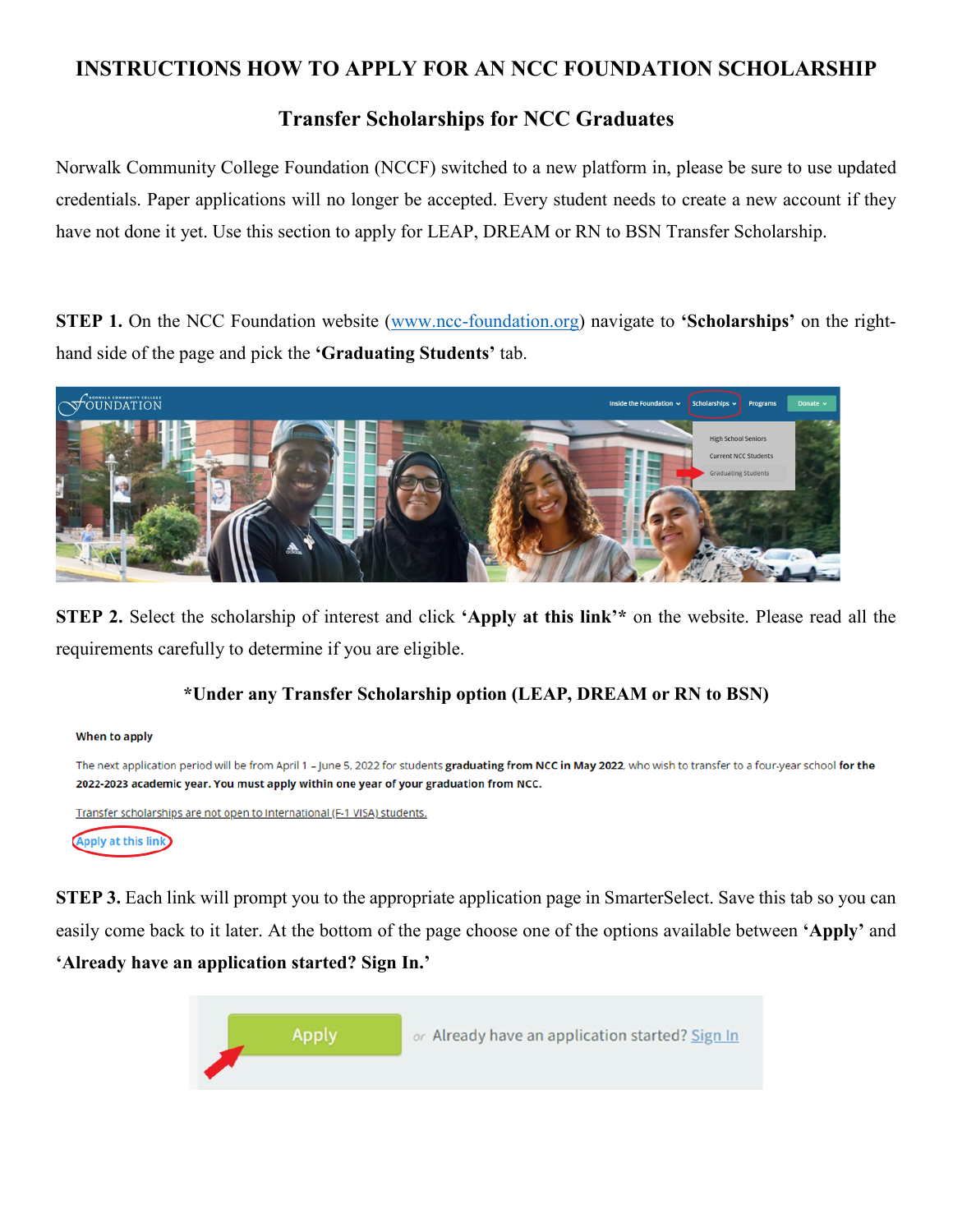**STEP 4.** Fill out the **'Pre-Qualify Questionnaire'** to determine your eligibility and then hit **'Submit.'**

## 2022-23 LEAP Transfer Scholarship

DEADLINE: June 05 2022 at 11:59 PM EDT (Midnight)

## This section is to determine if you are eligible for LEAP Transfer Scholarship.

You must answer 'Yes' to ALL questions to apply for this scholarship. If any question is 'No', unfortunately you are not eligible. Please read all the criteria on our website https://ncc-foundation.org/graduating-students/.



The pre-qualification questionnaire is different for each program or scholarship.

You MUST answer **'Yes'** to ALL questions to be eligible to proceed to the next step.

If ANY answer is **'No'**, you are not eligible for this scholarship/program. You will see the notification as shown below.



Stop and review other options to see what alternatives are available for you.

**STEP 5.** Once submitted, you will see the notice below asking you to create a new account or to sign in with your existing email address and password.

#### **CRITICAL NOTES BEFORE PROCEEDING:**

- **Create an account only the first time you are using this system!**
	- − There is no need to create a new one every time you apply for a scholarship, and it can lead to confusion with your applications. Use the **'Forgot your Password?'** option to reset your password.
- **Do not use your Banner ID (00000000@student.commnet.edu) in the 'Email Address' field!!!**
	- − Your college email address is formatted [XXXX0000@mail.ct.edu.](mailto:XXXX0000@mail.ct.edu)
	- − You can use a personal email address if you prefer.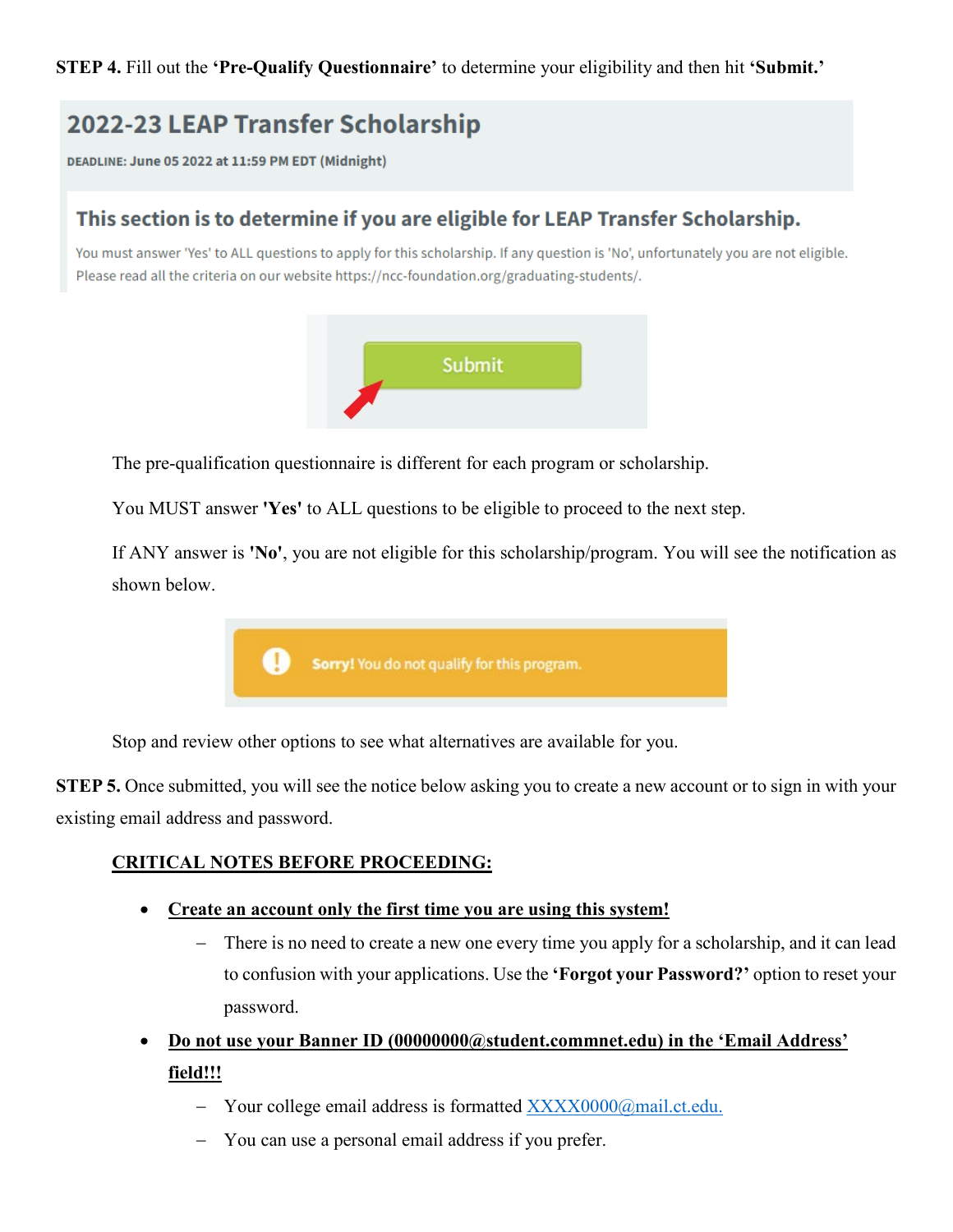|    | <b>Sign into your Account</b> |             |
|----|-------------------------------|-------------|
| Z  | <b>Email Address</b>          |             |
| a. | Password                      | <b>SHOW</b> |
|    | Sign In                       |             |
|    |                               |             |

**STEP 6.** Once you create your account or sign-in with an existing one, the process to fill out the 3-section application begins. You will receive a confirmation email indicating your application is ready to begin, like the one seen below. Please keep it for future reference and review the deadline date and time information listed.

**NOTE:** If you have not received a confirmation email, check your 'Junk/Spam' folder for all emails from 'Norwalk Community College <automated.email@smarterselect.com>'

| <b>Dear</b>                                                                                             |
|---------------------------------------------------------------------------------------------------------|
| Your application 3663067 for the 2022-23 LEAP Transfer Scholarship has<br>been created                  |
| THE DEADLINE FOR SUBMITTING YOUR APPLICATION IS AT 11:59 PM<br><b>EDT ON JUNE 05 2022</b>               |
| Please save your login information below for future reference.                                          |
| @ncc.commnet.edu<br>Your username:                                                                      |
| <b>Click to Login</b>                                                                                   |
| Thank you.<br>Norwalk Community College Foundation, Inc.                                                |
| This is an automated e-mail message - Please do not reply.                                              |
| For assistance, please contact Norwalk Community College Foundation at<br>scholarships@ncc.commnet.edu. |
| Norwalk Community College Foundation, Inc.                                                              |
| 188 Richards Ave                                                                                        |
| Norwalk, CT 06854                                                                                       |
| <b>United States</b>                                                                                    |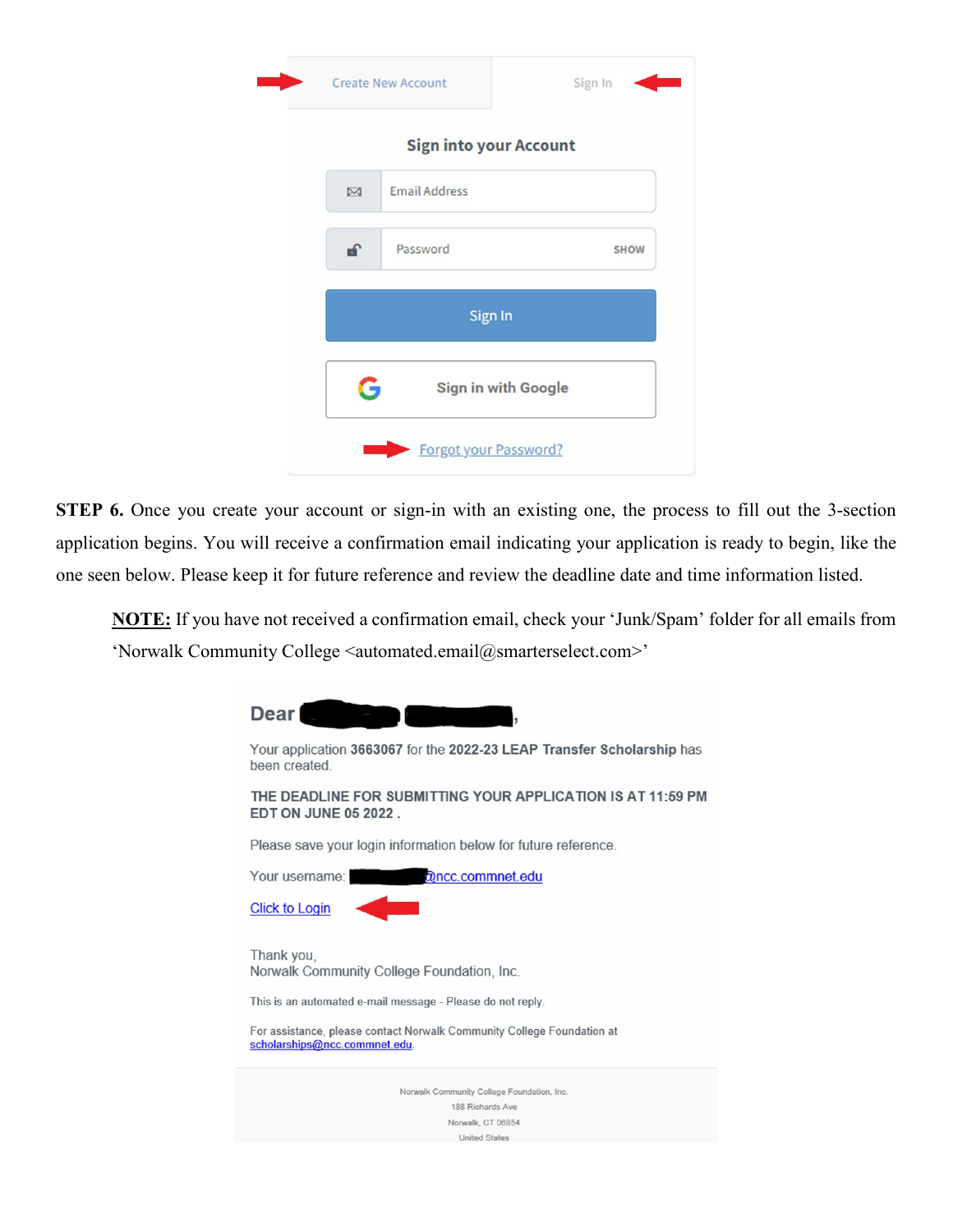**STEP 7.** Each transfer scholarship application contains 4 sections. Please read all the questions carefully. The four sections are:

- a. Applicants Information.
- b. Transfer School Information
- c. File Uploads.
- d. Letters of Recommendation.

Each section can be worked on independently. To go back to your application at any time, simply log in with your credentials, select your application, and then click **'Edit Application'** on the top right-hand side of the page. Do not forget to save at the end of each editing session.

| Search        |                                     |
|---------------|-------------------------------------|
|               | Program                             |
| $\circled{1}$ | 2022-2023 Academic Year Scholarship |
| $\odot$       | 2022-23 LEAP Transfer Scholarship   |
|               | я<br>3)                             |
|               | <b>Edit Application</b>             |

**STEP 7.** The **Applicants Information** section asks for your personal information including your institutional GPA, program of study, expected graduation date etc. All the information can be found on **my.commnet.edu**  portal.

#### **How to view an unofficial transcript:**

1. To view your unofficial transcript, you need to log in to **my.commnet.edu** with your Banner ID (00000000@student.commnet.edu) and password.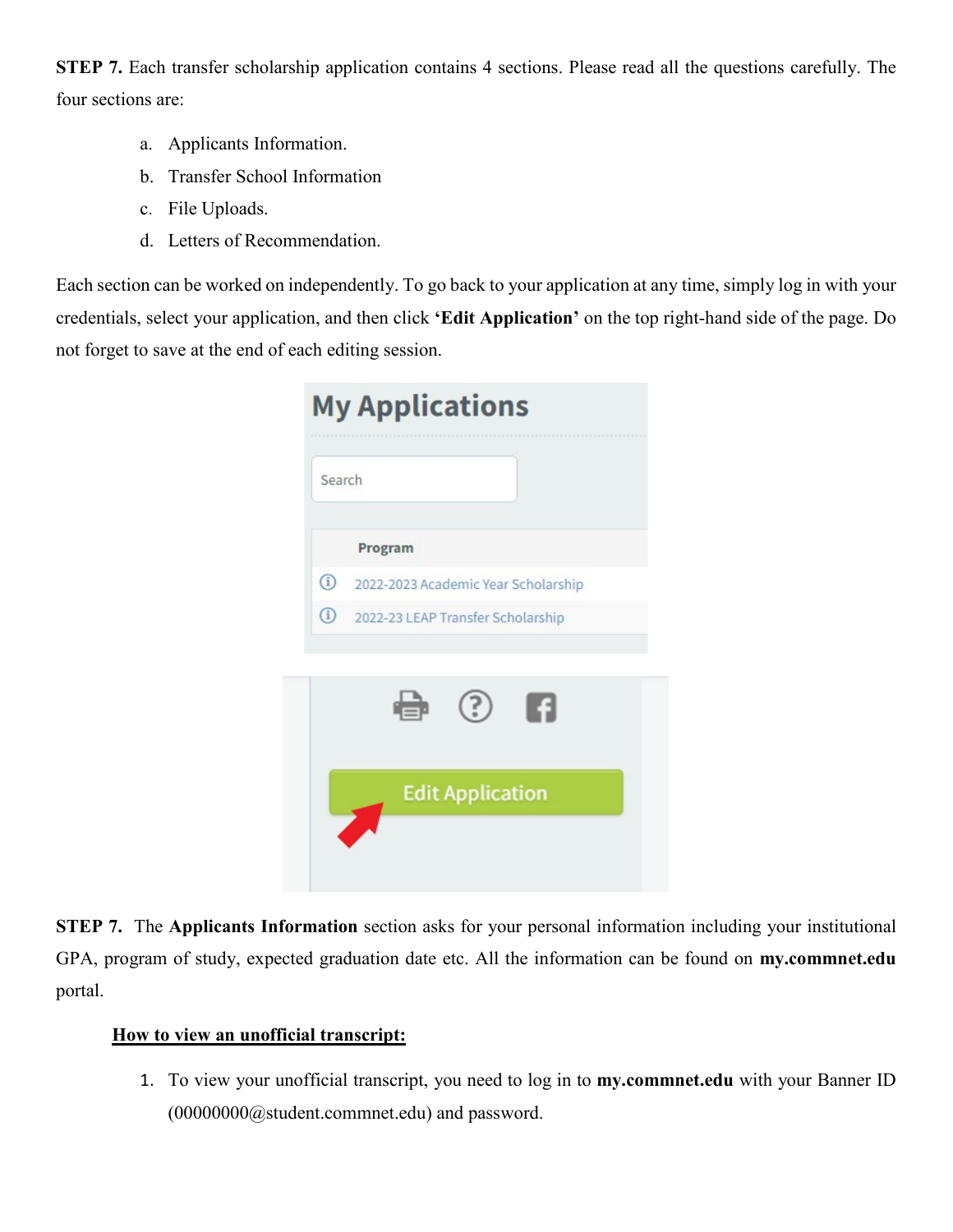|                                                                                                                                                                          | <b>CONNECTICUT COMMUNITY COLLEGES</b><br>myCommNet                                                                                                                                |                                                                                                                                                                                                                                |  |  |
|--------------------------------------------------------------------------------------------------------------------------------------------------------------------------|-----------------------------------------------------------------------------------------------------------------------------------------------------------------------------------|--------------------------------------------------------------------------------------------------------------------------------------------------------------------------------------------------------------------------------|--|--|
| myCommNet Messages<br>Click here to view the scheduled<br>system maintenance timeframes.<br>Recommended personal<br>technology to access CSCU<br>systems and Blackboard. | Log In to myCommNet<br>to access Banner, Blackboard & Email<br><b>LOG IN</b>                                                                                                      | <b>Other Resources</b><br>myCommNet portal videos<br>$\circledcirc$<br>Office 365/Email<br>≂<br><b>Search for Course Offerings</b>                                                                                             |  |  |
|                                                                                                                                                                          | <b>NetID Lookup</b> »<br>Q<br>Need help signing in for the first<br>a.<br>time?»<br><b>Reset Your Password »</b><br>c<br><b>New User Information »</b><br>A<br><b>GET SUPPORT</b> | Search for Programs/Majors<br>Apply for Admission<br>Ш<br><b>Flexible Registration System</b><br>πī<br>(non-credit courses)<br><b>Apply for Financial Aid</b><br>ű<br>$\bf{0}$<br>myCommNet Alert Changes<br><b>SEE MORE</b> » |  |  |
|                                                                                                                                                                          | © 2015 Connecticut Community Colleges                                                                                                                                             |                                                                                                                                                                                                                                |  |  |

2. On the right-hand side click on **'Banner Student & Faculty Self-Service.'**

## Access Banner Self-Service



Banner Student & Faculty Self-Service FAQs

3. Click on **'STUDENT RECORDS'** select **'Transcripts'** then select **'View Unofficial Transcript.'** 

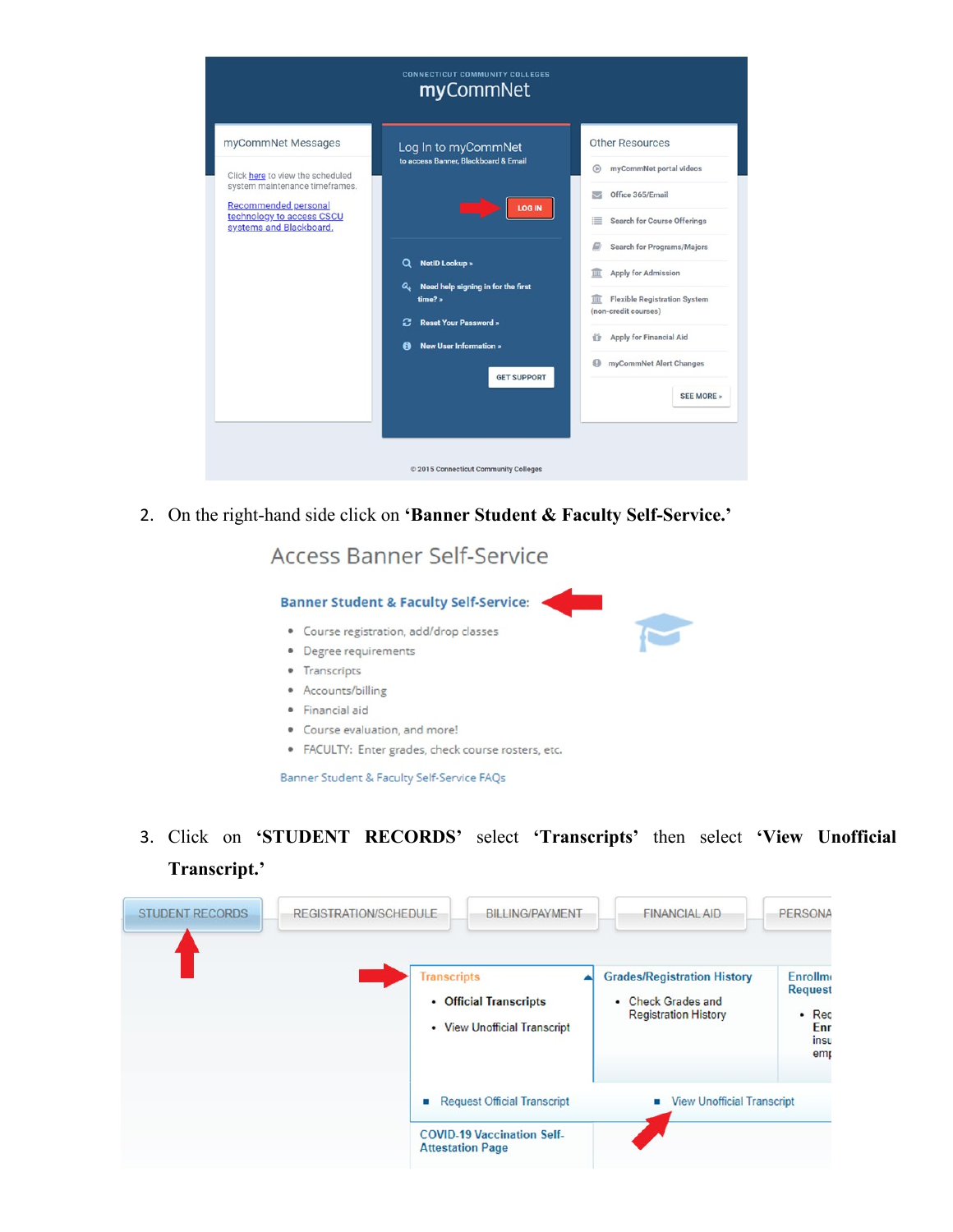#### 4. Select **'NkCC Credit'** and hit **'Submit.'**

| <b>STUDENT RECORDS</b><br><b>REGISTRATION/SCHEDU</b> |
|------------------------------------------------------|
| <b>Unofficial Transcript</b>                         |
| Home > Academic Transcript                           |
| Select the transcript level and "click" Submit.      |
| <b>Transcript Leve</b><br><b>NkCC Credit</b>         |
| <b>Submit</b>                                        |
|                                                      |
| © 2022 Ellucian Company L.P. and its affiliates.     |

5. Scroll to the bottom of your transcript and look for **'Total Institution GPA.' This is your cumulative GPA.**

| TRANSCRIPT TOTALS (NKCC CREDIT) | $-TOD-$ |                      |                     |                     |                  |                       |            |
|---------------------------------|---------|----------------------|---------------------|---------------------|------------------|-----------------------|------------|
|                                 |         | <b>Attempt Hours</b> | <b>Passed Hours</b> | <b>Earned Hours</b> | <b>GPA Hours</b> | <b>Quality Points</b> | <b>GPA</b> |
| <b>Total Institution:</b>       |         | 67.500               | 67.500              | 67.500              | 67.000           | 232.40                | 3.46       |
| <b>Total Transfer:</b>          |         | 0.000                | 0.000               | 12.000              | 0.000            | 0.00                  | 0.00       |
| <b>Overall:</b>                 |         | 67.500               | 67.500              | 79.500              | 67.000           | 232.40                | 3.46       |
|                                 |         |                      |                     |                     |                  |                       |            |

**Unofficial Transcript** 

#### **How to view information in Degree Works:**

Login to **my.commnet.edu,** find and click **the Degree Works** section on the left-hand side of the main page. In here you can find all the required information, such as your overall (cumulative) GPA, program of study etc.

**NOTE: Degree Works is NOT used for your unofficial transcript.** This section is used to provide specific answers to questions, not for printing or submission.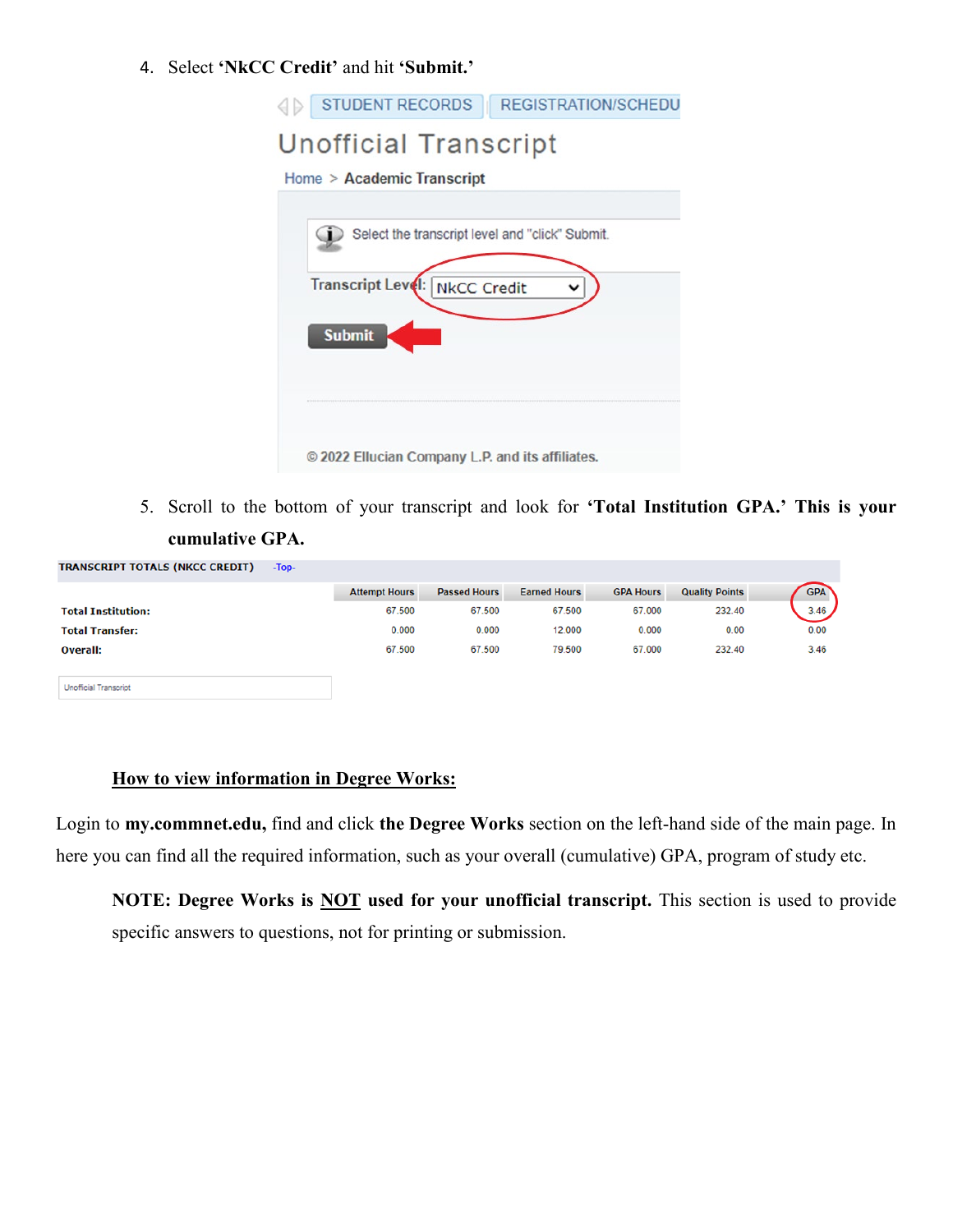# **Access Degree Works**



**STEP 8.** The **Transfer School Information** section asks for academic related information at your transfer school including major and name of school.

- File Uploads sections requires a few documents to be submitted:
	- a. Acceptance letter to your 4-year institution,
	- b. Tuition & Fees for the upcoming academic year/semester (Spring Only cycle). You can also find this information on your school's website.
	- c. Financial aid package received from your 4-year institution. If you do not receive any financial aid, upload a copy of that notification (a screenshot from your student account is fine too).
	- d. Either Student Aid Report from your FAFSA (Free Application for Federal Student Aid) for the upcoming year (US Citizens and Permanent Residents Only) OR Income Verification Form (all other eligible students). IVF can be downloaded from the NCC Foundation website [https://ncc](https://ncc-foundation.org/graduating-students/)[foundation.org/graduating-students/.](https://ncc-foundation.org/graduating-students/) ONLY ONE is needed.
	- e. Essay about your experience at NCC and your plans (max. 750 words) see the website for more.

**STEP 9.** The **Letters of Recommendation** section asks about 2-3 letters of recommendation from NCC faculty/staff members and community members. See all the requirements on the website. You need to enter your contact's information and submit.

This will send a notification to each person requesting to upload a recommendation letter for you. It MUST be done through the system. No letters will be accepted via email. Please make sure you notify your contacts about it.